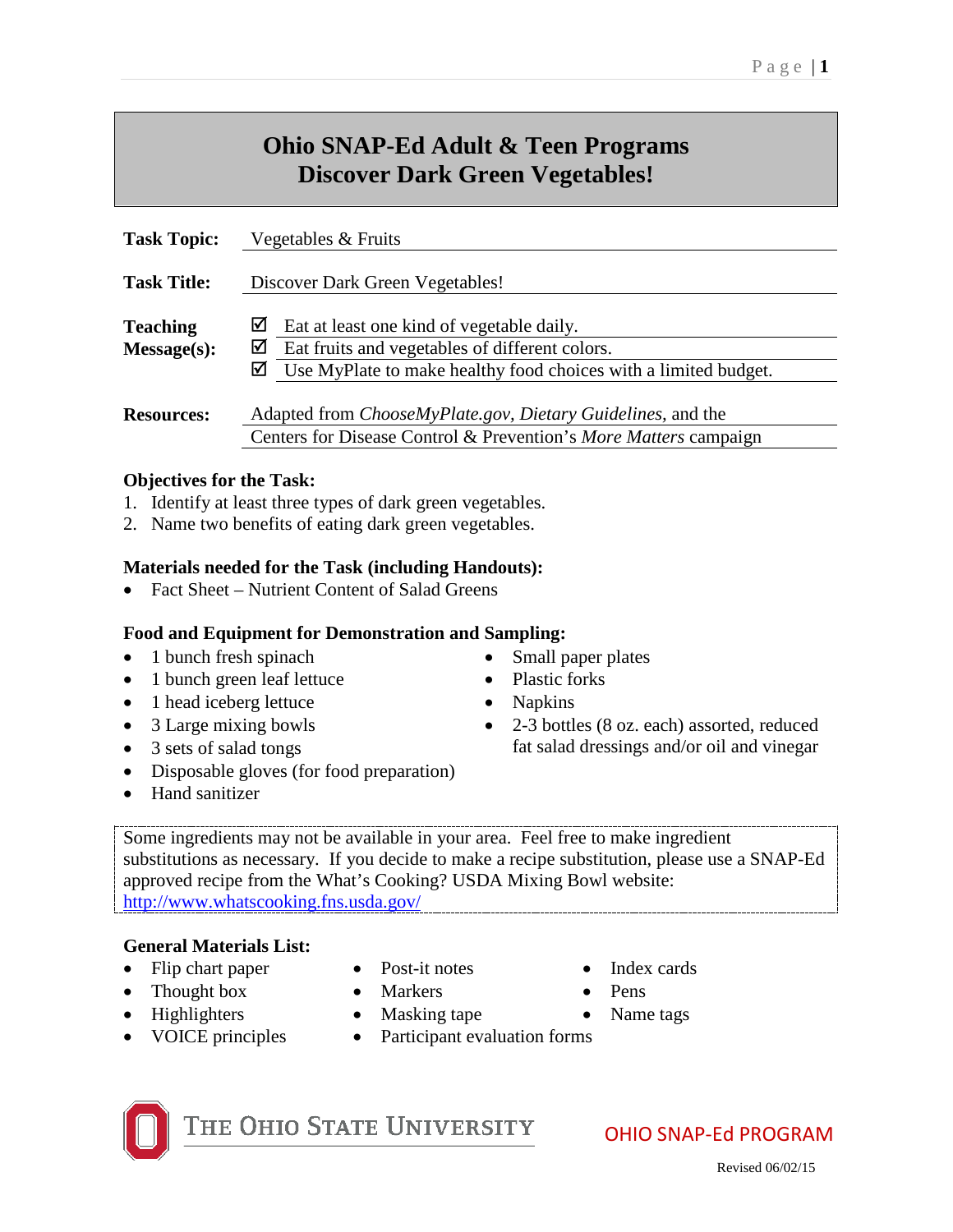### **Preparation:**

- Thoroughly wash the lettuce and spinach under running water. Pat dry. Store in Ziploc bags in the refrigerator.
- Set up salad prep area with lettuces, tongs, mixing bowls, reduced-fat dressings, plates, napkins, and forks.
- Review the Community Nutrition Team Disposable Gloves Fact Sheet prior to teaching the program.

### **Key Points to Review:**

- $\triangleright$  Introduce yourself. Give brief description of the program (program name, length of sessions, duration of program).
- $\triangleright$  Include your purpose as the facilitator (i.e. to introduce ideas that are supported by research, to give them the tools to make informed decisions about areas that affect their health & nutritional needs, and to identify topics that might be covered based on the curricula used in the program).
- $\triangleright$  Review the V.O.I.C.E. Principles.
- $\triangleright$  Ask participants to sign in on the SNAP-Ed sign-in sheet.
- $\triangleright$  Remember to pass out the appropriate participant evaluation form at the end of the session, making sure to read the questions out loud to the participants.

# **Transition:**

Last time we met, we discussed.... We also .... Who would like to share an example of ...?

Today, we will talk about dark green vegetables, including the different kinds of dark green vegetables, the nutrients that dark green vegetables provide, and some recipe ideas for serving dark green vegetables.

Let's turn our attention to physical activity. Being active every day helps us maintain energy balance. It also keeps our muscles and bones working properly. As we age, we tend to lose both lean body mass – muscle tissue – and bone density. Doing activities to strengthen our muscles and bones, such as lifting 1- or 2-pound weights, going for a daily walk, or dancing around your living room, help to preserve muscle mass and bone density.

*Physical activity guidelines can be found at the following websites:* 

- *Office of Disease Prevention and Health Promotion: [www.health.gov/paguidelines/](http://www.health.gov/paguidelines/)*
- *CDC:<http://www.cdc.gov/physicalactivity/everyone/guidelines/index.html>*
- *President's Council on Fitness, Sports, and Nutrition: [www.fitness.gov/be](http://www.fitness.gov/be-active/physical-activity-guidelines-for-Americans/)[active/physical-activity-guidelines-for-Americans/](http://www.fitness.gov/be-active/physical-activity-guidelines-for-Americans/)*

### *Anchor*

What is your favorite recipe for using greens? This could be salad greens such as lettuce or raw spinach, or cooked greens such as collard greens or kale. Why is this recipe your favorite? Discuss with a partner.

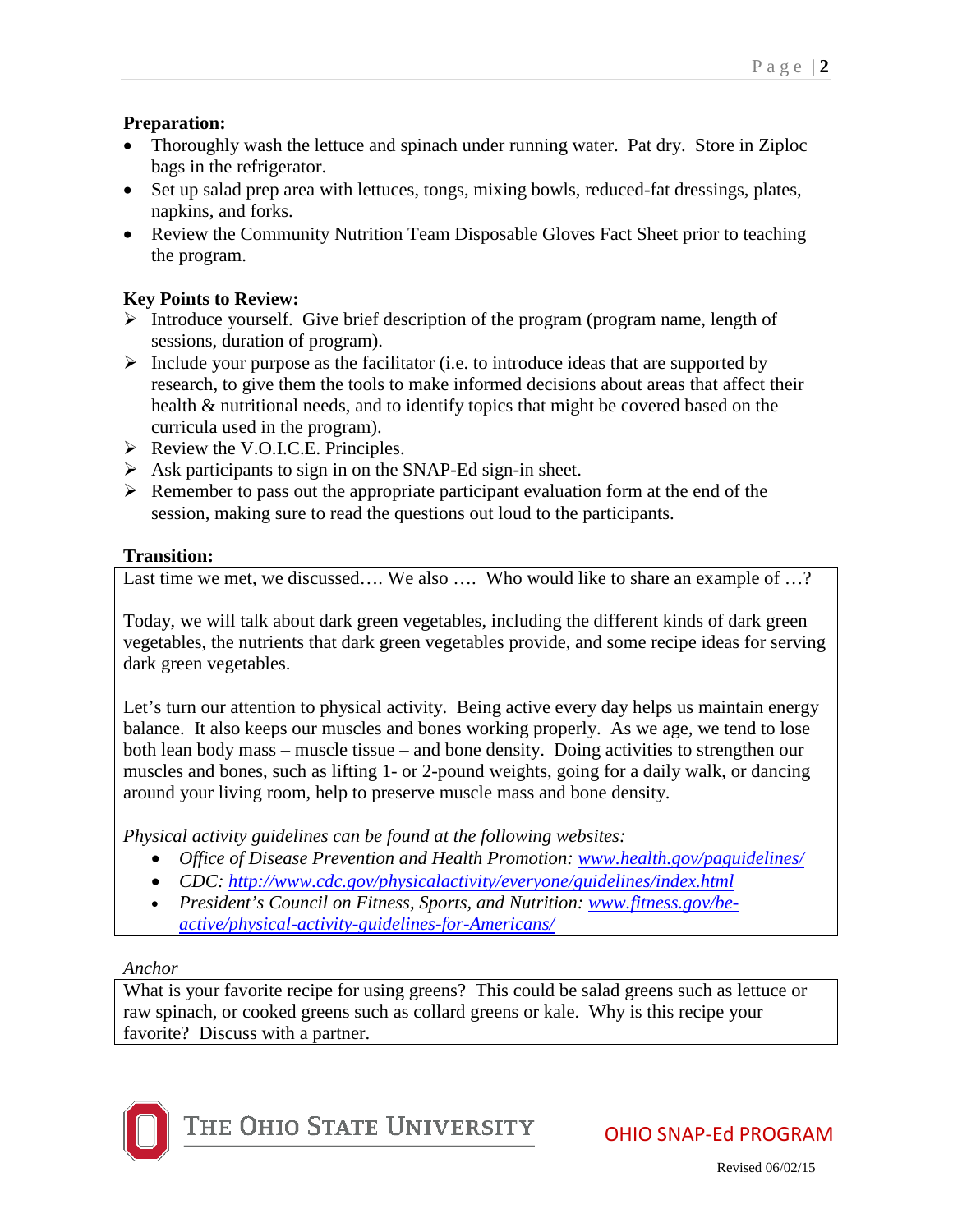# *Add*

Dark green vegetables are nutrient-dense, meaning that they supply a rich amount of important nutrients relative to the calories and fat they contain. When you think of dark green vegetables, what comes to mind? *Allow participants to call out some responses.*

Dark green vegetables include leafy greens, such as spinach, kale, romaine lettuce, leaf lettuce, mustard greens, collard greens, turnip greens, and Swiss chard. Broccoli, bok choy, and watercress are also considered dark green vegetables. All of these vegetables are excellent sources of fiber**,** folate and a wide range of nutrients called carotenoids. Research has shown that the nutrients in dark green vegetables can protect against cancer. The nutrients that give the dark green color to these vegetables are different from those found in red, purple, orange, or white vegetables. That is why it's important to eat as many different kinds as you can.

Dark green vegetables can be served raw or cooked and make an excellent side dish for lunches and dinners. For instance, people typically top tacos and sandwiches with iceberg lettuce. But if you use baby spinach instead, you get a lot more nutrition in the form of fiber, vitamins, and minerals.

What are your questions about dark green vegetables?

# *Apply*

*Invite participants to help prepare the salad. Instruct those who volunteer to wash their hands and put on disposable gloves.* 

We are going to make salads using different types of greens. Before we make our salads, it's important to review safe food handling practices. Remember that when we make food for other people in a public setting or outside of our home, such as we are doing today, it's important to wear disposable gloves because we cannot touch food with our bare hands. At home, it is not necessary to wear gloves unless you have an open wound, a burn, or a "stomach bug." Before putting on gloves, you should wash your hands thoroughly with soapy water. Make sure that when you are making food for other people, you change your gloves each time you do something different. This is called "changing gloves when changing tasks."

*Divide the participants into small groups (up to 3 total groups). Assign each group a different type of salad green (iceberg lettuce, green leaf lettuce, or spinach). Move to the food prep area. Pass out a copy of the Fact Sheet – Nutrient Content of Salad Greens to each participant.*

Now we are ready to make our salads. Group 1 will prepare a "salad" using iceberg lettuce; Group 2 will prepare a "salad" using green leaf lettuce; and Group 3 will prepare a "salad" using spinach. The salad greens were all washed prior to today's session. Make sure that you wash your salad greens when you prepare them at home by running each leaf under water and patting dry with a paper towel.



THE OHIO STATE UNIVERSITY

OHIO SNAP-Ed PROGRAM